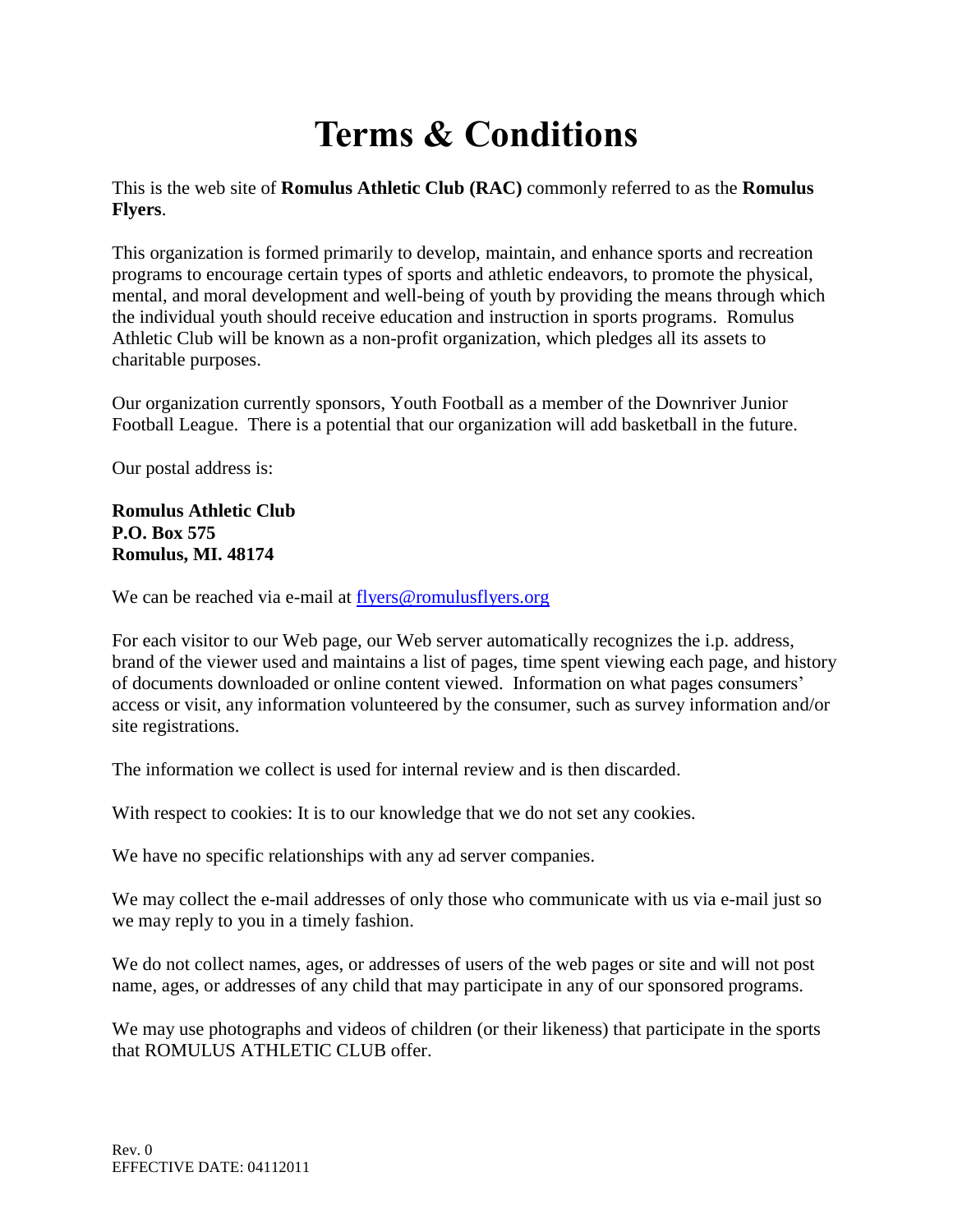If you feel that this site is not following its stated information policy, you may contact us at the above addresses.

#### **Please note the following Web Site rules below:**

## **1. THIS IS AN AGREEMENT BETWEEN YOU AND Romulus Athletic Club**

This is an agreement ("Agreement") between you and the Romulus Athletic Club, also known as the Romulus Flyers, a nonprofit 501(c) 3 charity. This Agreement governs your use of any Web site or Web page operated by ROMULUS ATHLETIC CLUB.

## **The ROMULUS ATHLETIC CLUB OFFERS THE http://www.romulusflyers.org WEB SITES TO YOU CONDITIONED ON YOUR ACCEPTANCE WITHOUT MODIFICATION OF THIS AGREEMENT. YOUR USE OF THE http://www.romulusflyers.org WEB SITES CONSTITUTE YOUR ACCEPTANCE OF THIS AGREEMENT.**

## **THIS AGREEMENT CONTAINS DISCLAIMERS OF WARRANTIES AND LIABILITY (See Sections 9, 10, and 11): AND AN EXCLUSIVE REMEDY (See Section 10). THESE PROVISIONS FORM AN ESSENTIAL BASIS OF OUR AGREEMENT.**

## **2. THE ROMULUS ATHLETIC CLUB MAY MODIFY THIS AGREEMENT**

ROMULUS ATHLETIC CLUB reserves the right to change the terms, conditions, and notices under which it offers the any of the ROMULUS ATHLETIC CLUB Web Site, including any charges associated with the use of the ROMULUS ATHLETIC CLUB Web Site. You are responsible for regularly reviewing these terms, conditions and notices, and any additional terms posted on any ROMULUS ATHLETIC CLUB Web Site. Your continued use of the ROMULUS ATHLETIC CLUB Web Site after the effective date of such changes constitutes your acceptance of, and agreement to such changes.

## **3. ADDITIONAL TERMS**

Any ROMULUS ATHLETIC CLUB sponsored Web Site or Web Page may itself contain additional terms (for example, codes of conduct or guidelines) that further govern use of that ROMULUS ATHLETIC CLUB Web Site, including without limitation, particular features or offers (for example, raffles ,sweepstakes or merchandise for sale). If any terms contained in this Agreement conflict with any terms contained within ROMULUS ATHLETIC CLUB Web Site, then the terms in this Agreement shall control.

## **4. NO COMMERCIAL, UNLAWFUL, OR HARMFUL USE OF THE ROMULUS ATHLETIC CLUB WEB SITE**

The ROMULUS ATHLETIC CLUB Web Site is only for your personal use. You will not use the ROMULUS ATHLETIC CLUB Web Site for commercial purposes. You will not use the ROMULUS ATHLETIC CLUB Web Site in any way that is unlawful, or harms ROMULUS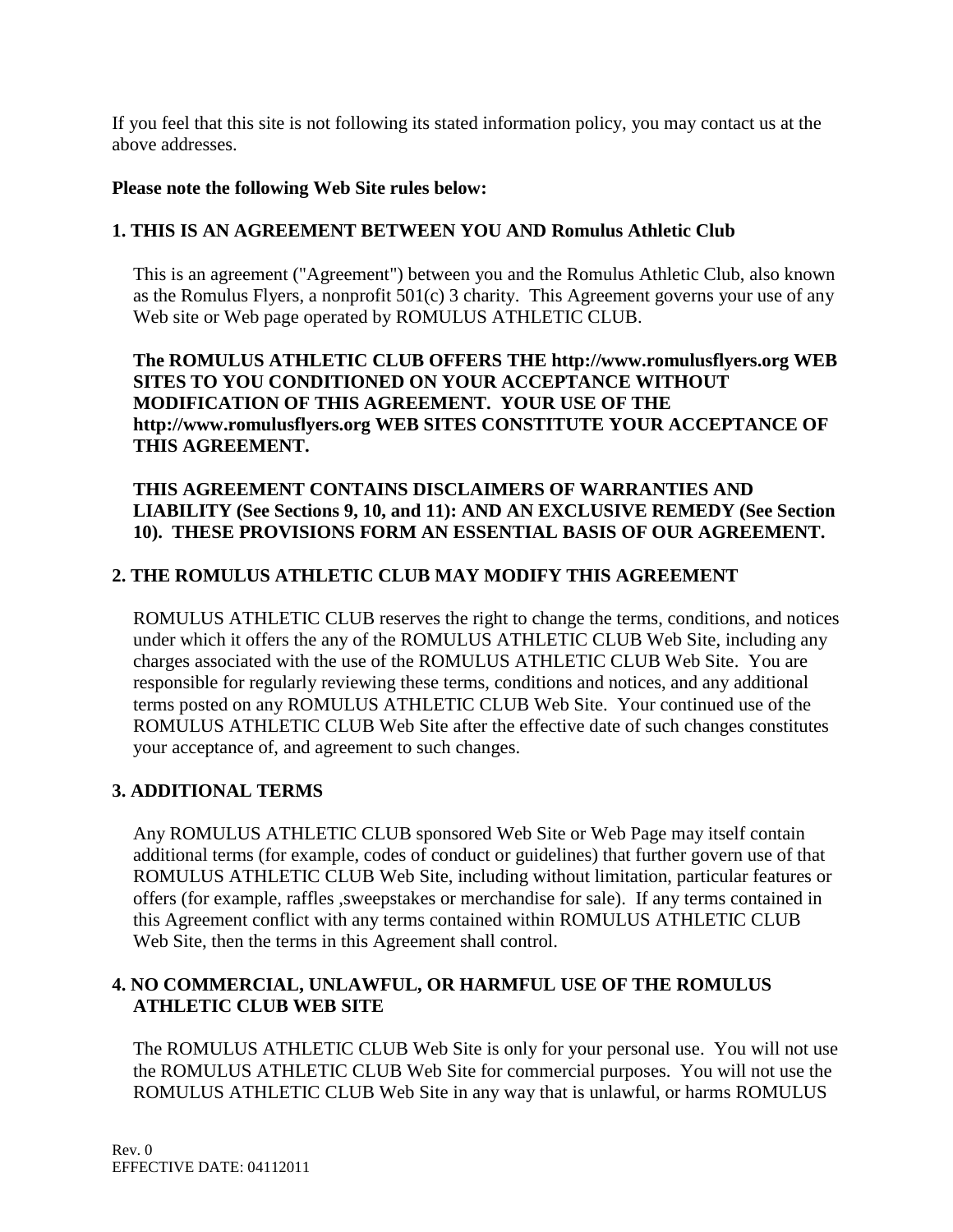ATHLETIC CLUB, its affiliates, resellers, distributors, service providers, and/or suppliers (each, a "ROMULUS ATHLETIC CLUB Affiliate" and collectively, the "ROMULUS ATHLETIC CLUB Affiliates") or any customer of a ROMULUS ATHLETIC CLUB, as determined at ROMULUS ATHLETIC CLUB's sole discretion. The ROMULUS ATHLETIC CLUB may tell you about certain specific harmful uses in a code of conduct or other notices available through a ROMULUS ATHLETIC CLUB Web Site, but has no obligation to do so. You may not use the ROMULUS ATHLETIC CLUB Web Site in any way that breaches any code of conduct, policy or other notice applicable to the ROMULUS ATHLETIC CLUB Web Site. Without limiting the generality of this section, you may not use the ROMULUS ATHLETIC CLUB Web Site in any manner that could damage, disable, overburden, or impair any ROMULUS ATHLETIC CLUB Web Site (or the networks) connected to any ROMULUS ATHLETIC CLUB Web Site or interfere with any other party's use and enjoyment of the ROMULUS ATHLETIC CLUB Web Site.

## **5. SPAM IS PROHIBITED AND CAUSES DAMAGE; SPAM FILTERING TECHNOLOGY**

Without placing any limitations of Section 4, you will not use the ROMULUS ATHLETIC CLUB Web Site to transmit, directly or indirectly, either any unsolicited bulk e-mail or unsolicited commercial e-mail. You will not use the ROMULUS ATHLETIC CLUB Web Site in any way that violates the ROMULUS ATHLETIC CLUB Anti-Spam Policy. A breach of any part of the Anti-Spam Policy is a breach of this Agreement. The ROMULUS ATHLETIC CLUB may use filtering technology or other measures in its efforts to stop unsolicited bulk e-mail and unsolicited commercial e-mail. If your use of the ROMULUS ATHLETIC CLUB Web Site includes e-mail related services, then such filtering technology or other measures may block, temporarily or permanently, some e-mail sent to you through the ROMULUS ATHLETIC CLUB Web Site even if such e-mail does not violate the Anti-Spam Policy.

# **6. MATERIALS YOU POST OR PROVIDE; COMMUNICATIONS MONITORING**

For materials you post or otherwise provide to the ROMULUS ATHLETIC CLUB related to the ROMULUS ATHLETIC CLUB Web Site (a "Submission"), you grant ROMULUS ATHLETIC CLUB permission to:

- 1) Use, copy, distribute, transmit, publicly display, publicly perform, reproduce, edit, modify, translate and reformat your Submission, each in connection with the ROMULUS ATHLETIC CLUB Web Site.
- 2) Sublicense these rights, to the maximum extent permitted by applicable law. The ROMULUS ATHLETIC CLUB will not pay you for your Submission. ROMULUS ATHLETIC CLUB may remove your Submission at any time.

For each Submission, you indicate that you have all rights necessary for you to make the grants in this section. To the maximum extent permitted by applicable law, ROMULUS ATHLETIC CLUB may monitor your e-mail, or other electronic communications and may disclose such information in the event it has a good faith reason to believe it is necessary for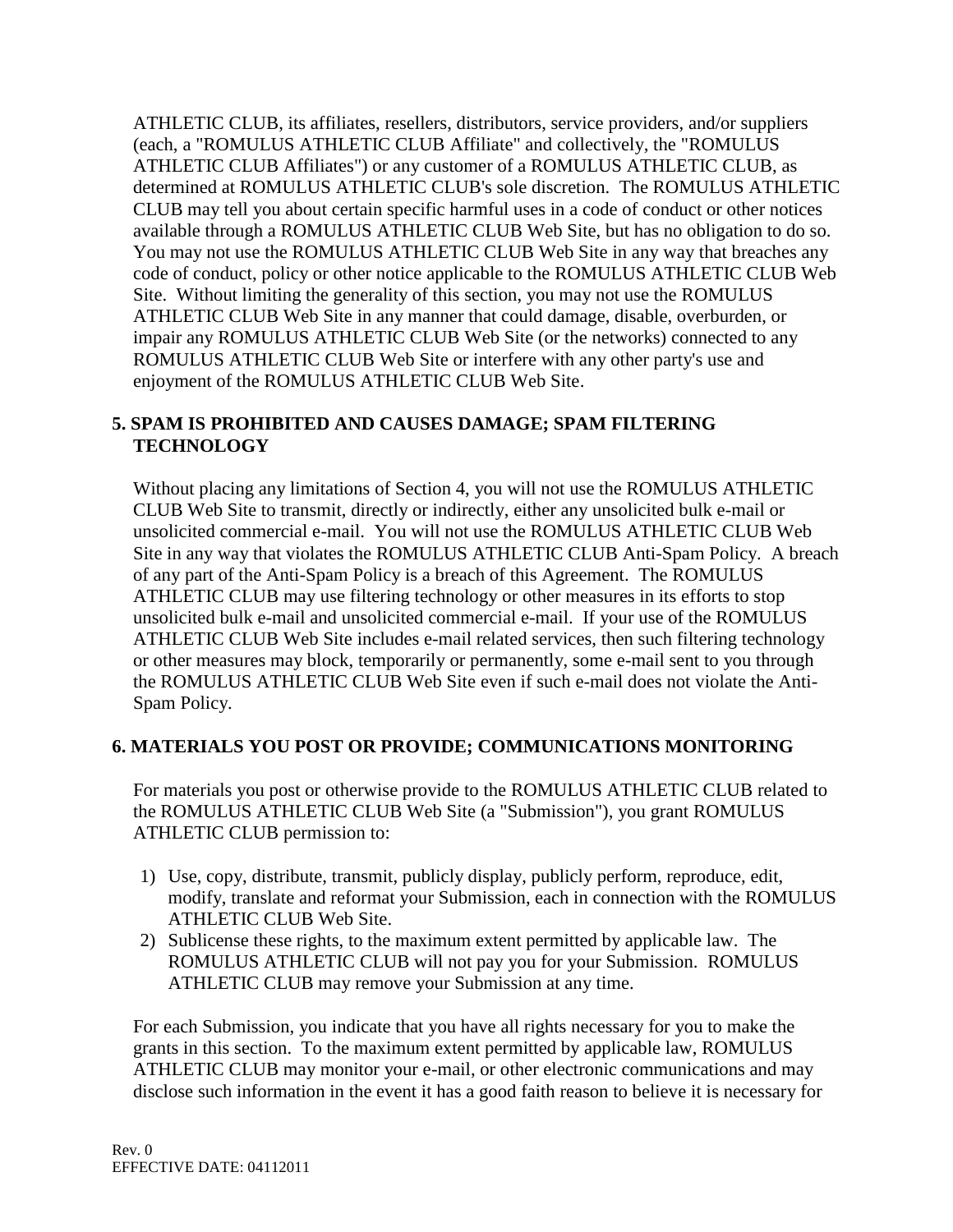purposes of ensuring your compliance with this Agreement, protecting the rights, property, and interests of the ROMULUS ATHLETIC CLUB Affiliates or any customer of a ROMULUS ATHLETIC CLUB Affiliate.

## **7. SOFTWARE**

Your use of any software associated with the ROMULUS ATHLETIC CLUB Web Site will be governed by the terms and conditions of the end user license agreement (EULA) accompanying such software. If you receive any software that is not accompanied by a EULA, then ROMULUS ATHLETIC CLUB grants to you a non-exclusive, revocable, personal, non-transferable license to use such software solely in connection with the ROMULUS ATHLETIC CLUB Web Site and in accordance with this Agreement. The ROMULUS ATHLETIC CLUB reserves all rights to such software not expressly granted to you in this Agreement. Such software is protected by copyright and other intellectual property laws and treaties. The ROMULUS ATHLETIC CLUB or its suppliers own the title, copyright, and other intellectual property rights in such software, and such software is licensed, not sold. You will not disassemble, decompile, or reverse engineer, such software, except and only to the extent that such activity is expressly permitted by applicable law. The ROMULUS ATHLETIC CLUB may automatically check your version of such software and may automatically download upgrades to such software to your computer to update, enhance, and further develop the ROMULUS ATHLETIC CLUB Web Site.

## **8. INFORMATION AVAILABLE FROM THE ROMULUS ATHLETIC CLUB WEB SITE**

The ROMULUS ATHLETIC CLUB and its suppliers do not warrant or guarantee the accuracy or timeliness of any information available from the ROMULUS ATHLETIC CLUB Web Site. The ROMULUS ATHLETIC CLUB and its suppliers do not authorize the use of information available from the ROMULUS ATHLETIC CLUB Web Site for any purpose other than your personal use, and prohibit to the maximum extent allowable the resale, redistribution, and use of this information for commercial purposes. Nothing contained in the ROMULUS ATHLETIC CLUB Web Site constitute an offer or solicitation to buy or sell. ROMULUS ATHLETIC CLUB does not endorse or recommend any particular product or service. Nothing contained in the ROMULUS ATHLETIC CLUB Web Site is intended to constitute professional advice.

# **9. ROMULUS ATHLETIC CLUB MAKES NO WARRANTY**

**THE ROMULUS ATHLETIC CLUB PROVIDES THE ROMULUS ATHLETIC CLUB WEB SITE "AS IS," "WITH ALL FAULTS" AND "AS AVAILABLE," AND THE ENTIRE RISK AS TO SATISFACTORY QUALITY, PERFORMANCE, ACCURACY, AND EFFORT IS WITH YOU. TO THE MAXIMUM EXTENT PERMITTED BY APPLICABLE LAW, ROMULUS ATHLETIC CLUB AFFILIATESMAKE NO REPRESENTATIONS, WARRANTIES, OR CONDITIONS, EXPRESS OR IMPLIED. ROMULUS ATHLETIC CLUB AFFILIATESDISCLAIM ANY AND ALL WARRANTIES OR CONDITIONS, EXPRESS, STATUTORY AND IMPLIED,**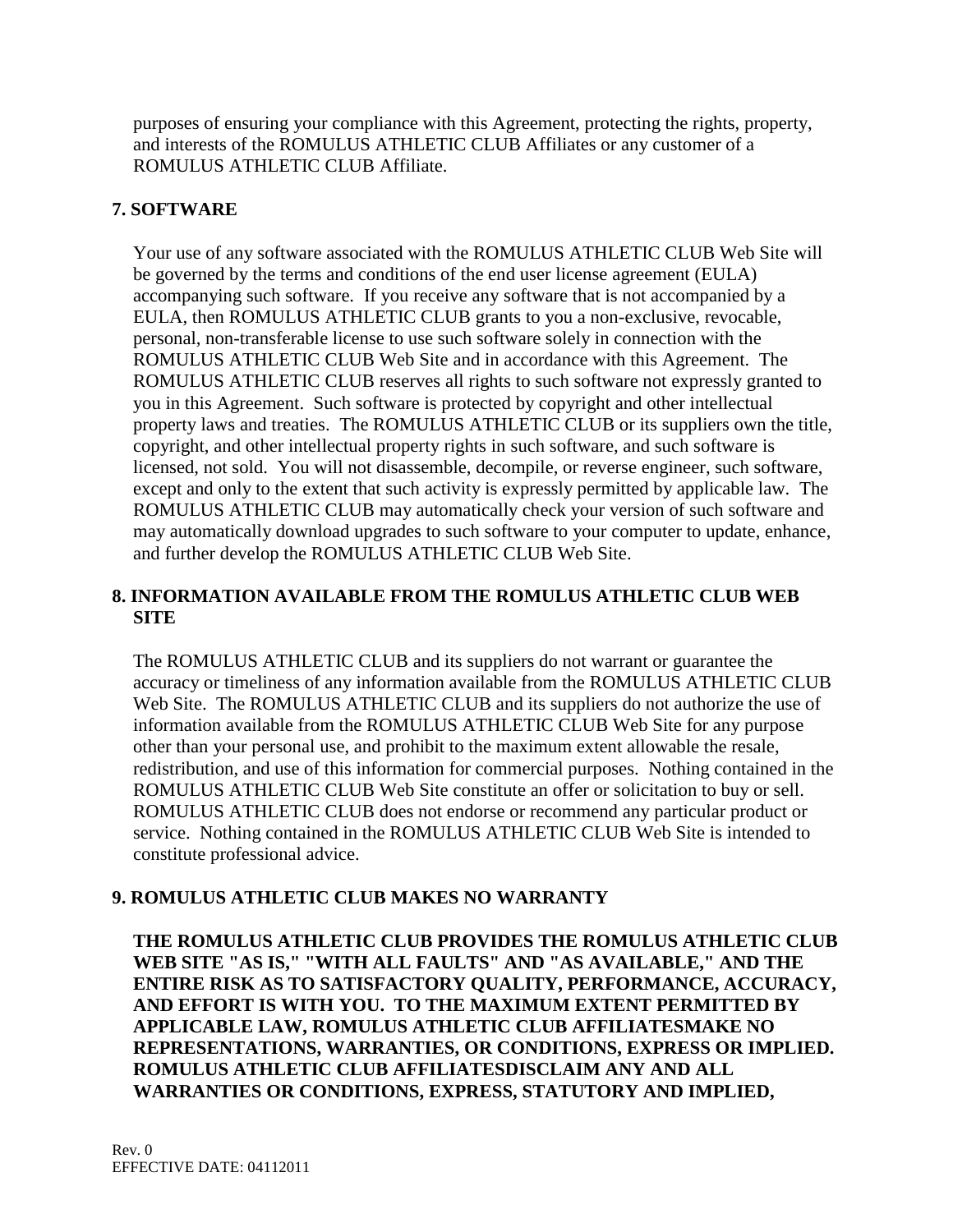**INCLUDING WITHOUT LIMITATION (1) WARRANTIES OR CONDITIONS OF MERCHANTABILITY, FITNESS FOR A PARTICULAR PURPOSE, WORKMANLIKE EFFORT, ACCURACY, TITLE, QUIET ENJOYMENT, NO ENCUMBRANCES, NO LIENS AND NON-INFRINGEMENT, (2) WARRANTIES OR CONDITIONS ARISING THROUGH COURSE OF DEALING OR USAGE OF TRADE, AND (3) WARRANTIES OR CONDITIONS THAT ACCESS TO OR USE OF THE ROMULUS ATHLETIC CLUB WEB SITE WILL BE UNINTERRUPTED OR ERROR-FREE. THERE ARE NO WARRANTIES THAT EXTEND BEYOND THE FACE OF THIS AGREEMENT.** 

## **10. LIABILITY LIMITATION; YOUR EXCLUSIVE REMEDY**

**IN NO EVENT WILL ANY ROMULUS ATHLETIC CLUB AFFILIATE BE LIABLE FOR ANY DAMAGES, INCLUDING WITHOUT LIMITATION ANY INDIRECT, CONSEQUENTIAL, SPECIAL, INCIDENTAL, OR PUNITIVE DAMAGES ARISING OUT OF, BASED ON, OR RESULTING FROM THIS AGREEMENT OR YOUR USE OF THE ROMULUS ATHLETIC CLUB WEB SITE, EVEN IF SUCH ROMULUS ATHLETIC CLUB AFFILIATE HAS BEEN ADVISED OF THE POSSIBILITY OF SUCH DAMAGES. THE EXCLUSION OF DAMAGES UNDER SECTION 10 IS INDEPENDENT OF YOUR EXCLUSIVE REMEDY AND SURVIVES IN THE EVENT SUCH REMEDY FAILS OF ITS ESSENTIAL PURPOSE OR IS OTHERWISE DEEMED UNENFORCEABLE. THESE LIMITATIONS AND EXCLUSIONS APPLY WITHOUT REGARD TO WHETHER THE DAMAGES ARISE FROM (1) BREACH OF CONTRACT, (2) BREACH OF WARRANTY, (3) NEGLIGENCE, OR (4) ANY OTHER CAUSE OF ACTION, TO THE EXTENT SUCH EXCLUSION AND LIMITATIONS ARE NOT PROHIBITED BY APPLICABLE LAW. IF YOU ARE DISSATISFIED WITH THE ROMULUS ATHLETIC CLUB WEB SITE, YOU DO NOT AGREE WITH ANY PART OF THIS AGREEMENT, OR YOU HAVE ANY OTHER DISPUTE OR CLAIM WITH OR AGAINST ANY ROMULUS ATHLETIC CLUB AFFILIATE WITH RESPECT TO THIS AGREEMENT OR THE ROMULUS ATHLETIC CLUB WEB SITE, THEN YOUR SOLE AND EXCLUSIVE REMEDY IS TO DISCONTINUE USING THE ROMULUS ATHLETIC CLUB WEB SITE.**

## **11. CHANGES TO THE ROMULUS ATHLETIC CLUB WEB SITE; ADDITIONAL LIABILITY LIMITATION**

**ROMULUS ATHLETIC CLUB AFFILIATES MAY CHANGE THE ROMULUS ATHLETIC CLUB WEB SITE OR DELETE FEATURES IN ANY WAY, AT ANY TIME AND FOR ANY REASON.** As you use the ROMULUS ATHLETIC CLUB Web Site, you should expect to receive, access or use information, materials, graphics, software, data and content (collectively, "Content") originated by ROMULUS ATHLETIC CLUB and persons other than ROMULUS ATHLETIC CLUB (any such person is referred to as a "Third Party"). **WITHOUT PLACING ANY LIMITS ON SECTIONS 9 AND 10, YOU ACKNOWLEDGE AND AGREE THAT THE ROMULUS ATHLETIC CLUB AFFILIATES ARE NOT RESPONSIBLE OR LIABLE FOR (1) ANY CONTENT,**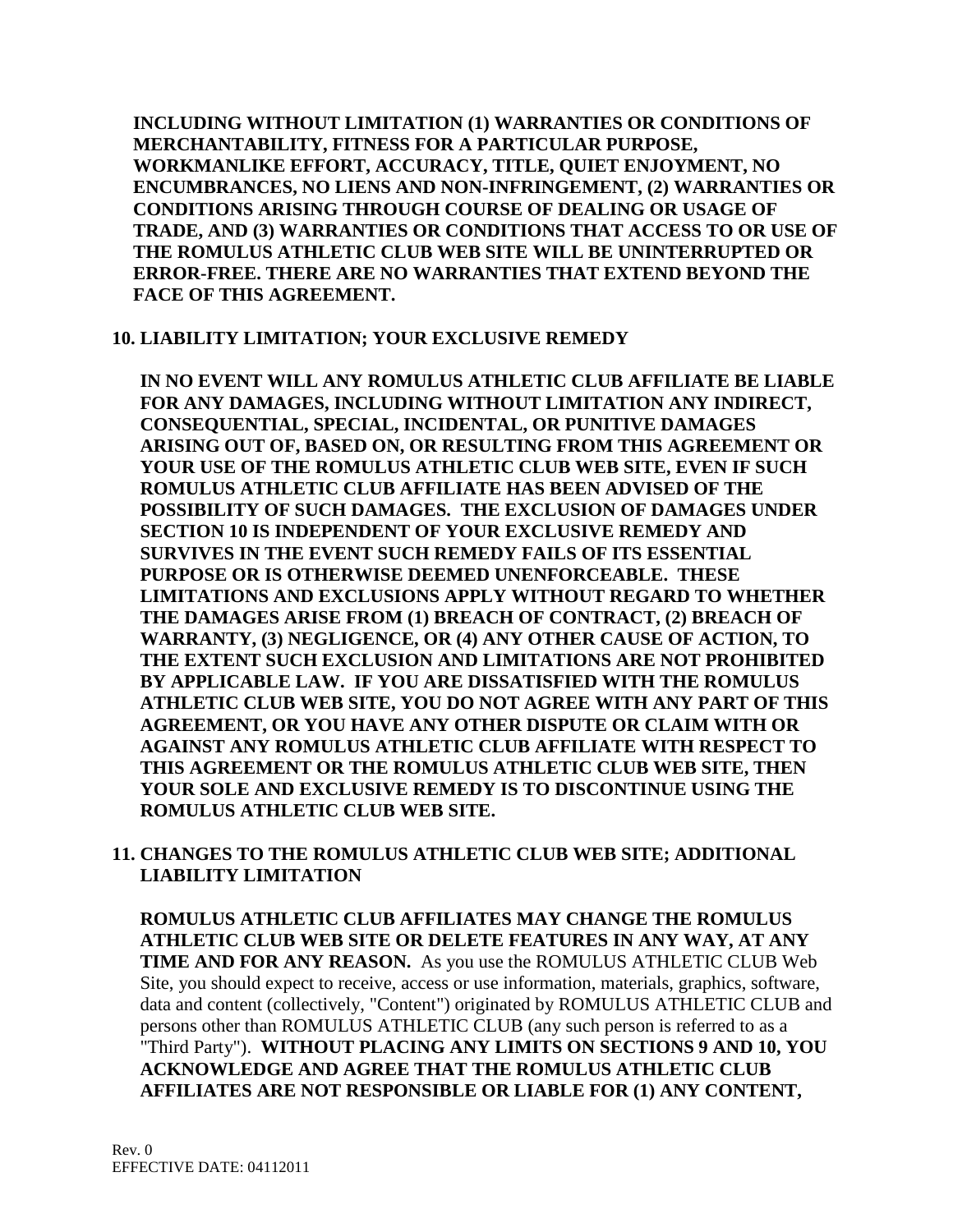**INCLUDING WITHOUT LIMITATION, ANY INFRINGING, INACCURATE, OBSCENE, INDECENT, THREATENING, OFFENSIVE, DEFAMATORY, TORTIOUS, OR ILLEGAL CONTENT, OR (2) ANY THIRD PARTY CONDUCT, TRANSMISSIONS OR DATA. IN ADDITION, WITHOUT PLACING ANY LIMITS ON SECTIONS 9 AND 10, YOU ACKNOWLEDGE AND AGREE THAT THE ROMULUS ATHLETIC CLUB IS NOT RESPONSIBLE OR LIABLE FOR:**

**(1) ANY VIRUSES OR OTHER DISABLING FEATURES THAT AFFECT YOUR ACCESS TO OR USE OF THE ROMULUS ATHLETIC CLUB WEB SITE,** 

**(2) ANY INCOMPATIBILITY BETWEEN THE ROMULUS ATHLETIC CLUB WEB SITE AND OTHER WEB SITES, SERVICES, SOFTWARE AND HARDWARE,** 

**(3) ANY DELAYS OR FAILURES YOU MAY EXPERIENCE IN INITIATING, CONDUCTING OR COMPLETING ANY TRANSMISSIONS OR TRANSACTIONS IN CONNECTION WITH THE ROMULUS ATHLETIC CLUB WEB SITE IN AN ACCURATE OR TIMELY MANNER,** 

**OR**

**(4) ANY DAMAGES OR COSTS OF ANY TYPE ARISING OUT OF OR IN ANY WAY CONNECTED WITH YOUR USE OF ANY SERVICES AVAILABLE FROM THIRD PARTIES THOUGH LINKS CONTAINED ON THE ROMULUS ATHLETIC CLUB WEB SITE. THE LIMITATIONS, EXCLUSIONS AND DISCLAIMERS IN SECTIONS 9, 10 AND 11 OF THIS AGREEMENT APPLY TO THE MAXIMUM EXTENT PERMITTED BY APPLICABLE LAW, AND ARE NOT INTENDED TO DEPRIVE YOU OF ANY MANDATORY PROTECTIONS PROVIDED TO YOU UNDER APPLICABLE LAW.**

## **12. TERMINATION; ACCESS RESTRICTION**

ROMULUS ATHLETIC CLUB may terminate this Agreement, or terminate or suspend your access to the ROMULUS ATHLETIC CLUB Web Site at any time, with or without cause, with or without notice. Upon such termination or suspension, your right to use the ROMULUS ATHLETIC CLUB Web Site will immediately cease. UPON SUCH TERMINATION OR SUSPENSION, ANY INFORMATION YOU HAVE STORED ON THE ROMULUS ATHLETIC CLUB WEB SITE MAY NOT BE RETRIEVED LATER.

# **13. CHOICE OF LAW AND LOCATION FOR RESOLVING DISPUTES**

If this Agreement is with ROMULUS ATHLETIC CLUB, claims for enforcement, breach, or violation of duties or rights under this Agreement will be adjudicated under the laws of the State of Michigan, County of Wayne, without reference to conflict of laws principles. If this Agreement is with a ROMULUS ATHLETIC CLUB affiliate, claims for enforcement, breach, or violation of duties or rights under this Agreement will be adjudicated under the laws of the place of incorporation for such ROMULUS ATHLETIC CLUB affiliate, without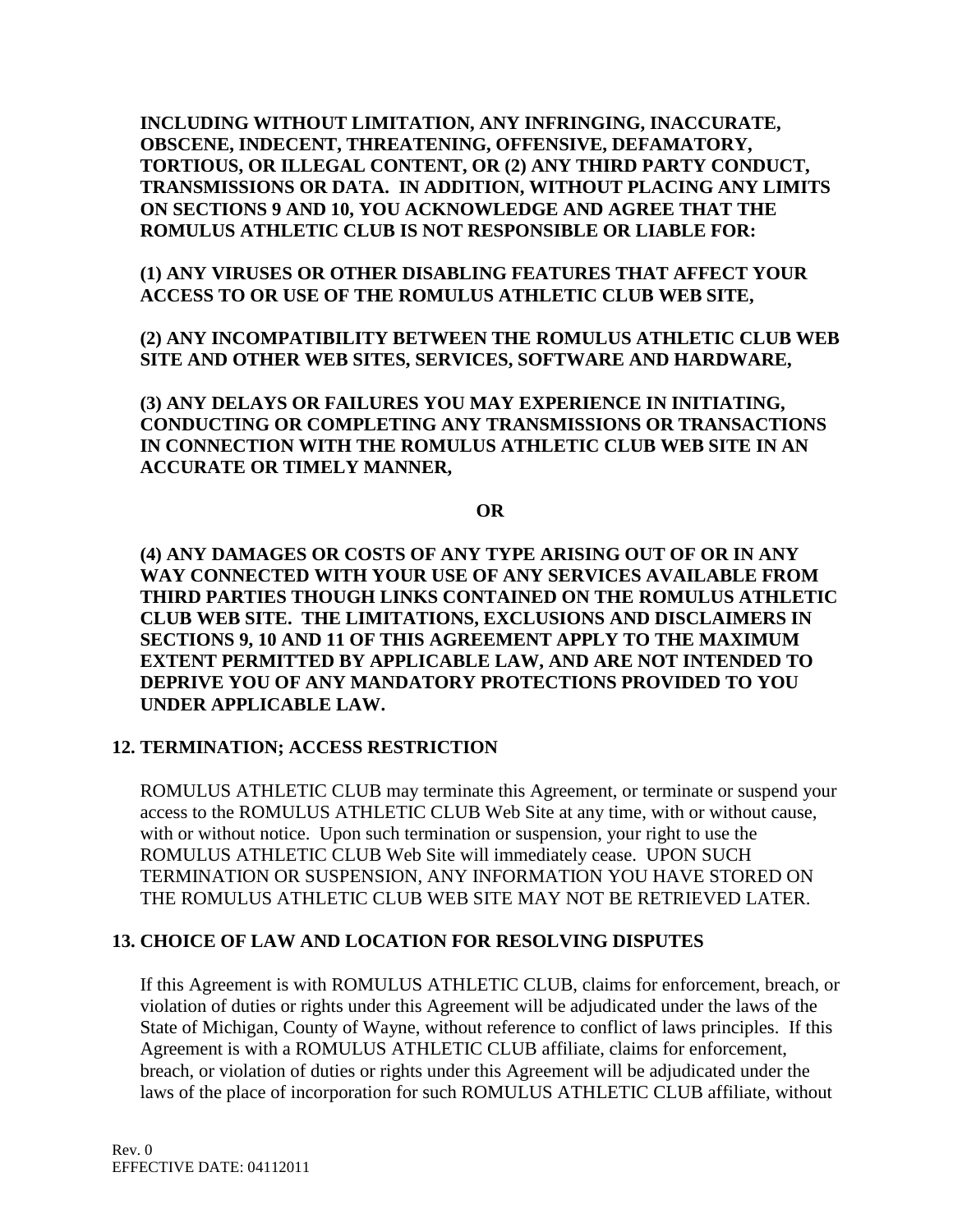reference to conflict of laws principles. All other claims, including, without limitation, claims under or for violation of consumer protection laws, unfair competition laws, and in tort, will be adjudicated under the laws of your state of residence in the United States, or, if you reside outside the United States, under the laws of the country to which the subject ROMULUS ATHLETIC CLUB Web Site are directed. If this Agreement is with ROMULUS ATHLETIC CLUB, you hereby irrevocably consent to the exclusive jurisdiction and venue of state or federal courts in Wayne County, Michigan, USA in all disputes arising out of or relating to the use of the ROMULUS ATHLETIC CLUB Web Site. If this Agreement is with a ROMULUS ATHLETIC CLUB affiliate, you hereby consent to the exclusive jurisdiction and venue of the courts located in the place of incorporation for such ROMULUS ATHLETIC CLUB affiliate in all disputes arising out of or relating to the use of the ROMULUS ATHLETIC CLUB Web Site.

## **14. INTERPRETING THE AGREEMENT; ASSIGNMENT**

If any part of this Agreement is determined to be invalid or unenforceable pursuant to applicable law, then the invalid or unenforceable provision will be deemed superseded by a valid, enforceable provision that most closely matches the intent of the original provision and the remainder of this Agreement will continue in effect. THE ROMULUS ATHLETIC CLUB may assign this Agreement, in whole or in part, at any time with or without notice to you. You may not assign this Agreement, or assign, transfer or sublicense your rights, if any, in the ROMULUS ATHLETIC CLUB Web Site. Except as expressly stated herein, this Agreement constitutes the entire agreement between you and ROMULUS ATHLETIC CLUB with respect to the ROMULUS ATHLETIC CLUB Web Site and it supersedes all prior or contemporaneous communications and proposals, whether electronic, oral, or written, between you and the ROMULUS ATHLETIC CLUB with respect to the ROMULUS ATHLETIC CLUB Web Site. The section titles in the Agreement are solely used for the convenience of the parties and have no legal or contractual significance.

# **15. YOU HAVE LIMITED TIME TO BRING YOUR CLAIM**

**YOU AND THE ROMULUS ATHLETIC CLUB AGREE THAT ANY CAUSE OF ACTION ARISING OUT OF OR RELATED TO THE ROMULUS ATHLETIC CLUB WEB SITE MUST COMMENCE WITHIN 30 DAYS AFTER THE CAUSE OF ACTION ACCRUES. OTHERWISE, SUCH CAUSE OF ACTION IS PERMANENTLY BARRED.** 

## **16. COPYRIGHT AND TRADEMARK NOTICES; OTHER ACKNOWLEDGEMENTS**

All contents of the ROMULUS ATHLETIC CLUB Web Site are Copyright © 2003 ROMULUS ATHLETIC CLUB Corporation and/or its suppliers, P.O. Box 575, Romulus, Michigan, U.S.A. All rights reserved. ROMULUS ATHLETIC CLUB, RAC, ROMULUS FLYERS, and any ROMULUS ATHLETIC CLUB logo, and/or other ROMULUS ATHLETIC CLUB products and services referenced herein may also be either trademarks or registered trademarks of ROMULUS ATHLETIC CLUB in the United States and/or other countries. The names of actual companies and products mentioned herein may be the